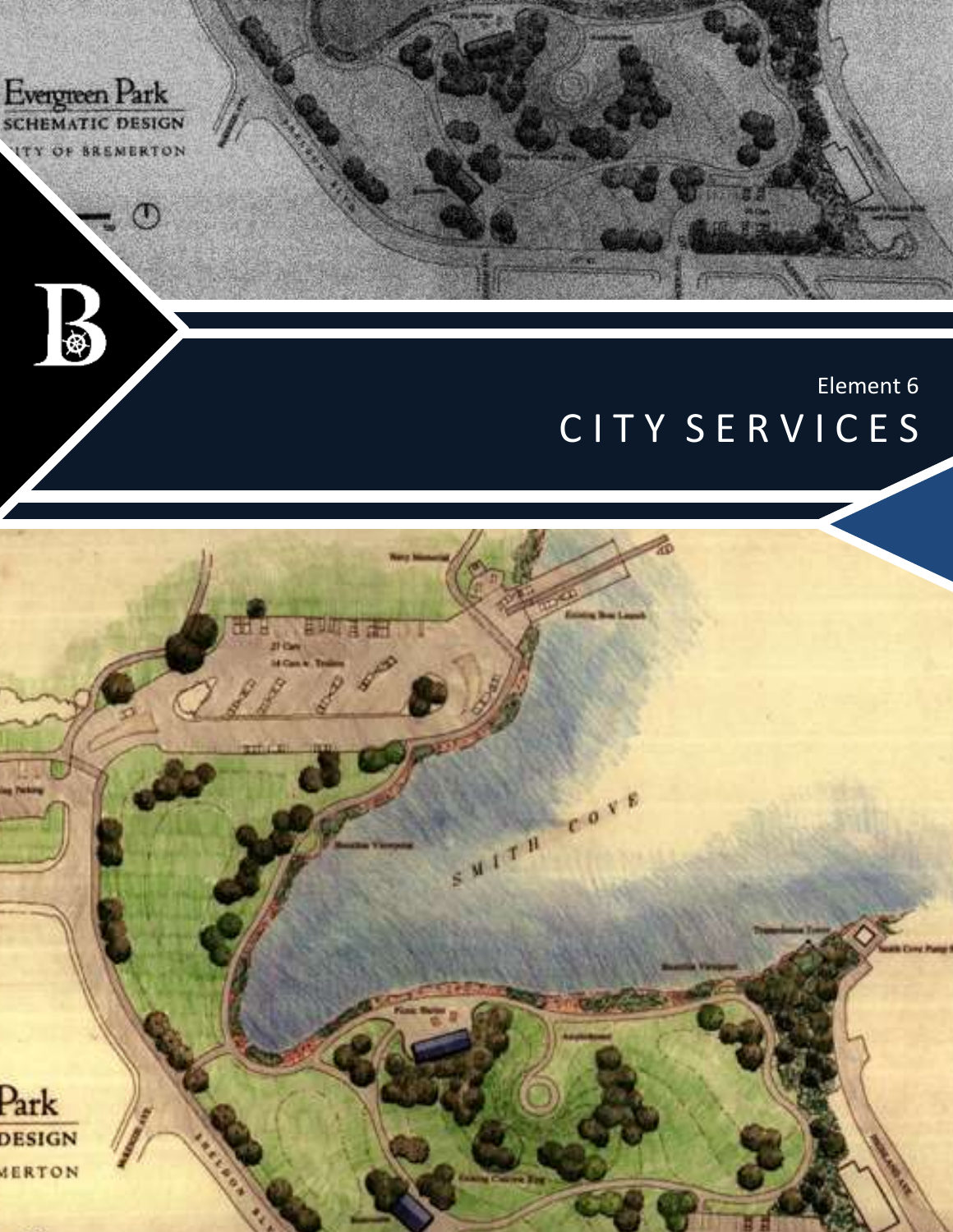

# **VISION**

**The City of Bremerton strives to deliver exemplary municipal services to our community when and where it is needed.** 

*City of Bremerton Comprehensive Plan* CS-2

City Services Element – Planning Commission Public Hearing Draft (November 2015)

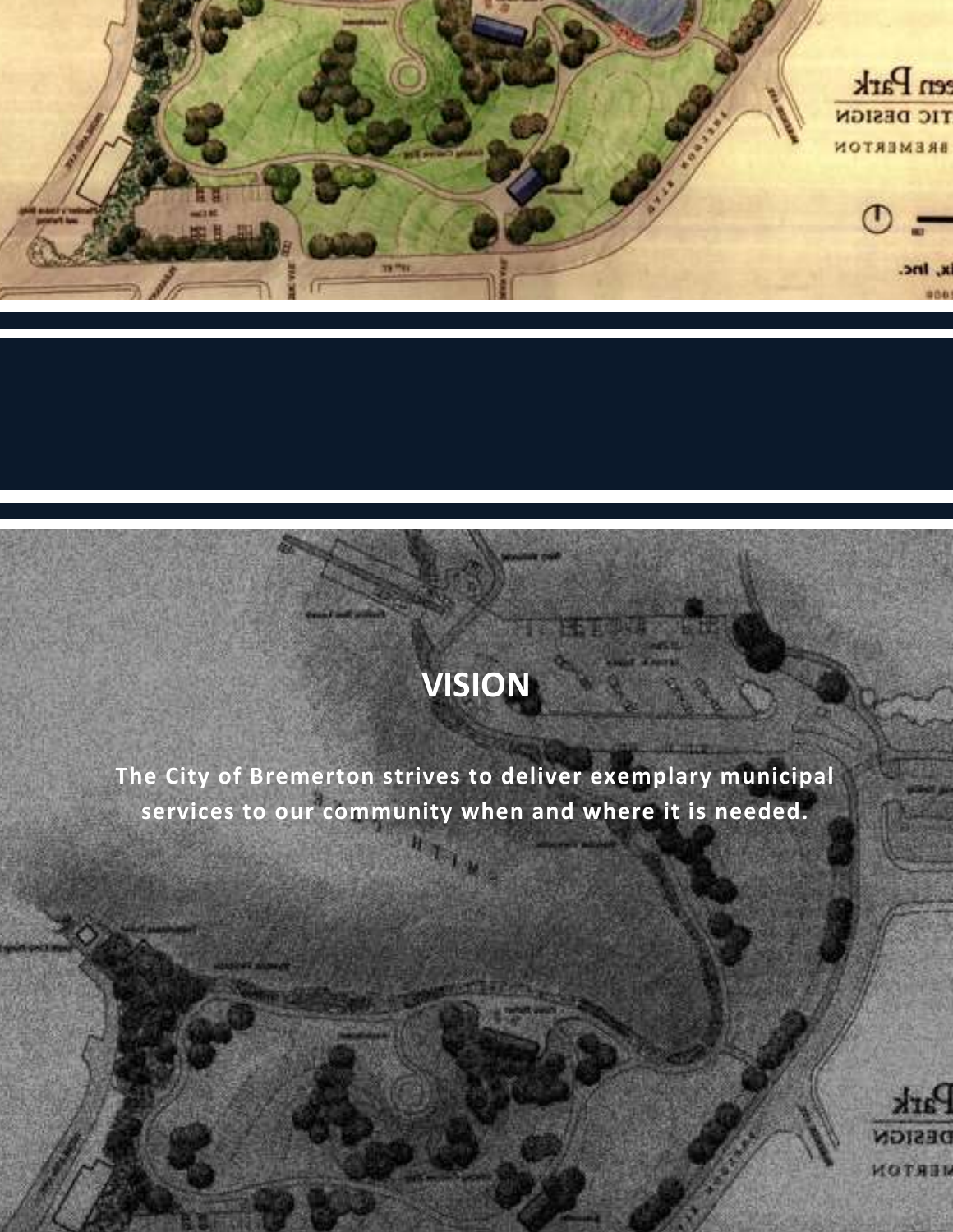### **City Services Contents**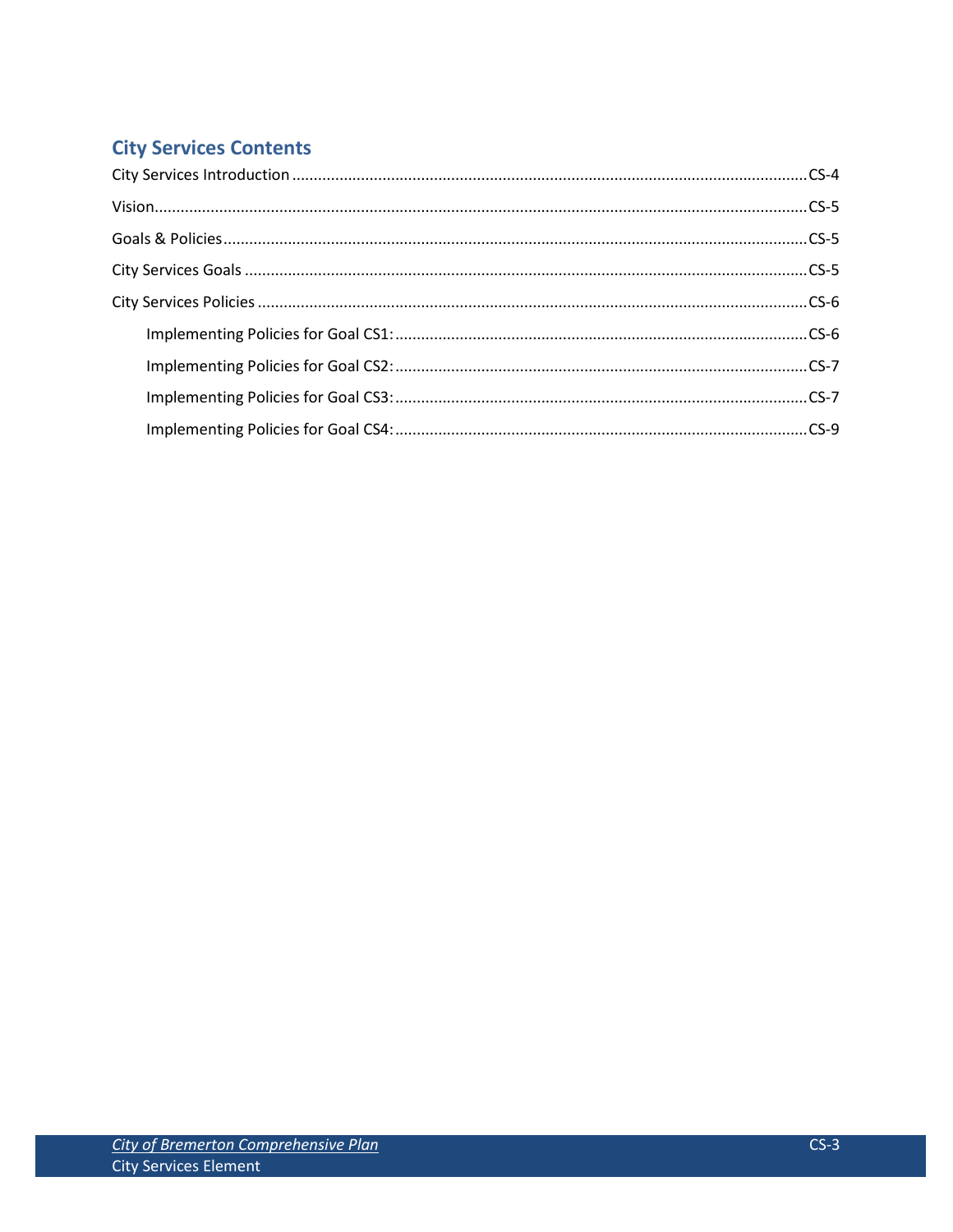# **City Services Introduction**

The City Services Element addresses services that are essential to a community and its ability to grow. These services are crucial to the health, safety, and welfare of community members. This Element guides how the provision of services, such as water, sewer, parks, and schools support the future growth and development of Bremerton.

This City Services Element combines the function of two plan elements required under the Growth Management Act: The Utilities Element and the Capital Facilities Element. The following section includes the goals and policies for the City of Bremerton City Services. The City Service Appendix includes the technical foundation for the City Services Chapter, including city services inventory, existing and targeted Level of Service standards, funding sources, and the Capital Facility Plan.

Please note that though this Chapter focuses on administrating public facilities to Bremerton's citizens, other portions of the Comprehensive Plan also address public facilities that should be considered in conjunction with this chapter. Such as: when reviewing this chapter for planning of public facilities like street improvements, the Transportation Element should also be considered.

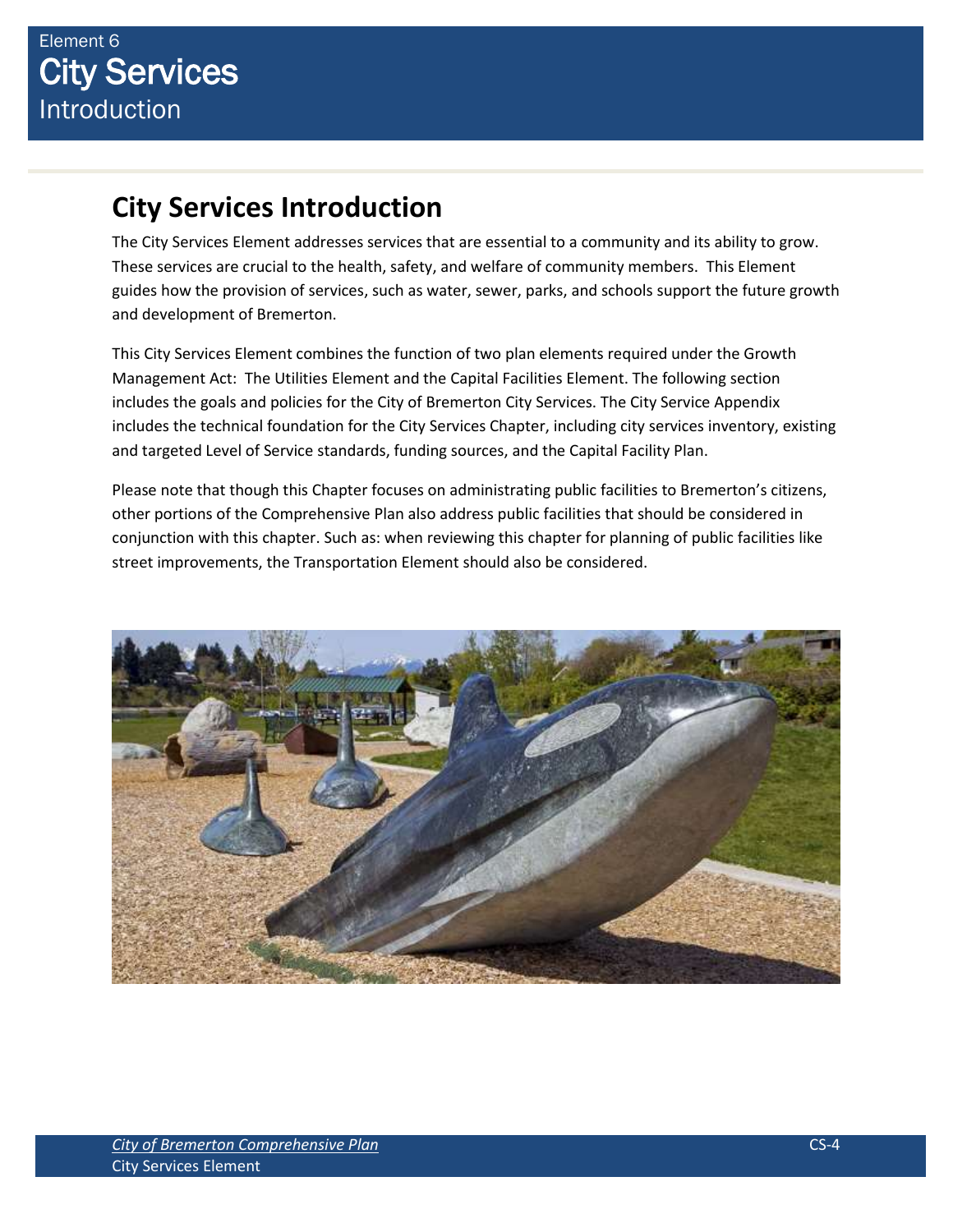## **Vision**

*The City of Bremerton strives to deliver exemplary municipal services to our community when and where it is needed.*

# **Goals & Policies**

The following goals and policies form the foundation of Bremerton's city services strategy for the future for City and public utilities and facilities. These goals and policies are to support the overall city service vision stated above.

### **City Services Goals**

*CS1. Provide municipal services that enhance the quality of life in Bremerton.*

- *CS2. Encourage the safety and health of residents and visitors.*
- *CS3. Provide adequate capital facilities that:*
	- *Address deficiencies and anticipate growth needs;*
	- *Achieve acceptable levels of service;*
	- *Use fiscal resources efficiently; and*
	- *Meet realistic timelines.*

*CS4. Provide safe and reliable utility service to citizens, while balancing economic, aesthetics and environmental factors.*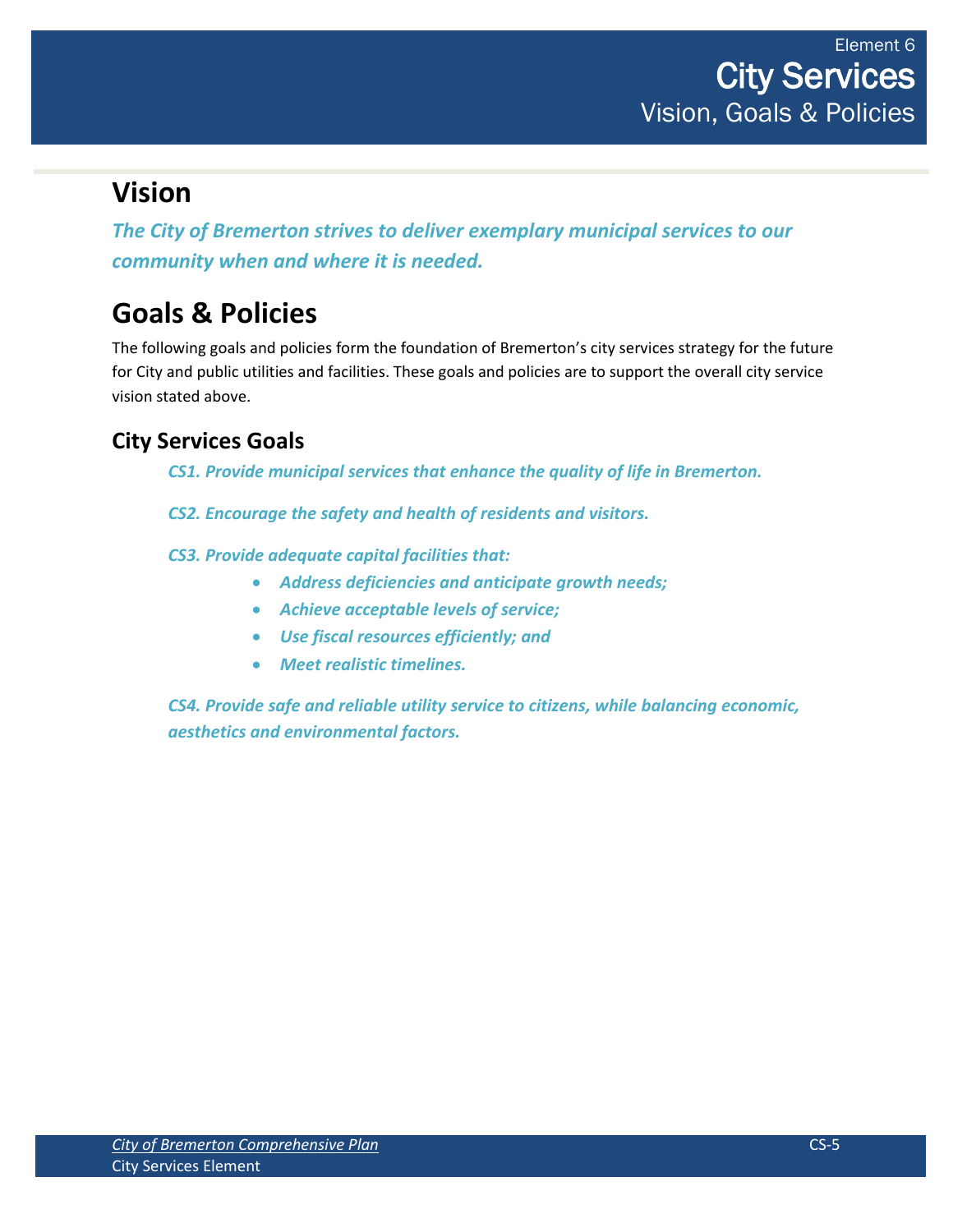### **City Services Policies**

#### **Goal CS1. Provide municipal services that enhance the quality of life in Bremerton.**

#### **Implementing Policies for Goal CS1:**

*CS1(A): Improve accessibility to City Services including implementing new technology to provide information and services more conveniently.*

*CS1(B): Educate the citizenry about City services and citizen responsibilities.*

*CS1(C): Provide meaningful opportunities for community involvement. Provide regular volunteer opportunities to the general public and enlist residents for their talents (work to identify specific community assets and invite identified groups and citizens) to participate in governance.*

*CS1(D): Provide public facilities and services conveniently and equitably throughout the community and ensure that the prescribed Level of Service standards are pursued.*

*CS1(E): Provide safe and well-maintained street infrastructure throughout the City.*

*CS1(F): Improve and maintain sidewalks through the City with an emphasis on accessibility.* 

*CS1(G): Provide a wide range of recreational opportunities for people of all ages.*

*CS1(H): Promote open spaces and "green spaces" for everyone's enjoyment and recognize recreational needs in open space planning. Encourage the installation of Low Impact Development (LID) Best Management Practices (BMPs) in open spaces, including bioretention facilities and permeable pavement. Include public education elements in LID BMPs in open spaces. Encourage the installation of Low Impact Development (LID) Best Management Practices (BMPs) in open spaces, including bioretention facilities and permeable pavement. Include public education elements in LID BMPs in open spaces.*

*CS1(I): Provide trash receptacles and waste conveniences in public places, especially in City parks and encourage citizen responsibility regarding proper waste disposal, including pet waste disposal.*

*CS1(J): Continue coordination with the school district, recognizing that schools provide a unifying social and physical amenity that is a key focus for successful neighborhoods.*

*CS1(K):Work actively through public and private partnerships to develop and implement a viable urban forestry management plan.*

*CS1(L): Facilitate public and private beautification efforts, especially on City properties and public rights-of-way.* 

- *Provide adequate maintenance of public landscaping.*
- *Use trees and plants that are well-suited for an urban environment.*

*CS1(J): Promote the success of Bremerton's youth through land use and infrastructure investment decisions. Continue the coordination with the Kitsap Public Health District, School Districts and other youth groups.* 

*CS1(K): Grow communities that support multiple generations by providing safe and convenient opportunities for recreation and social gathering, along with accessible housing to meet the needs of youth, families and older adults.*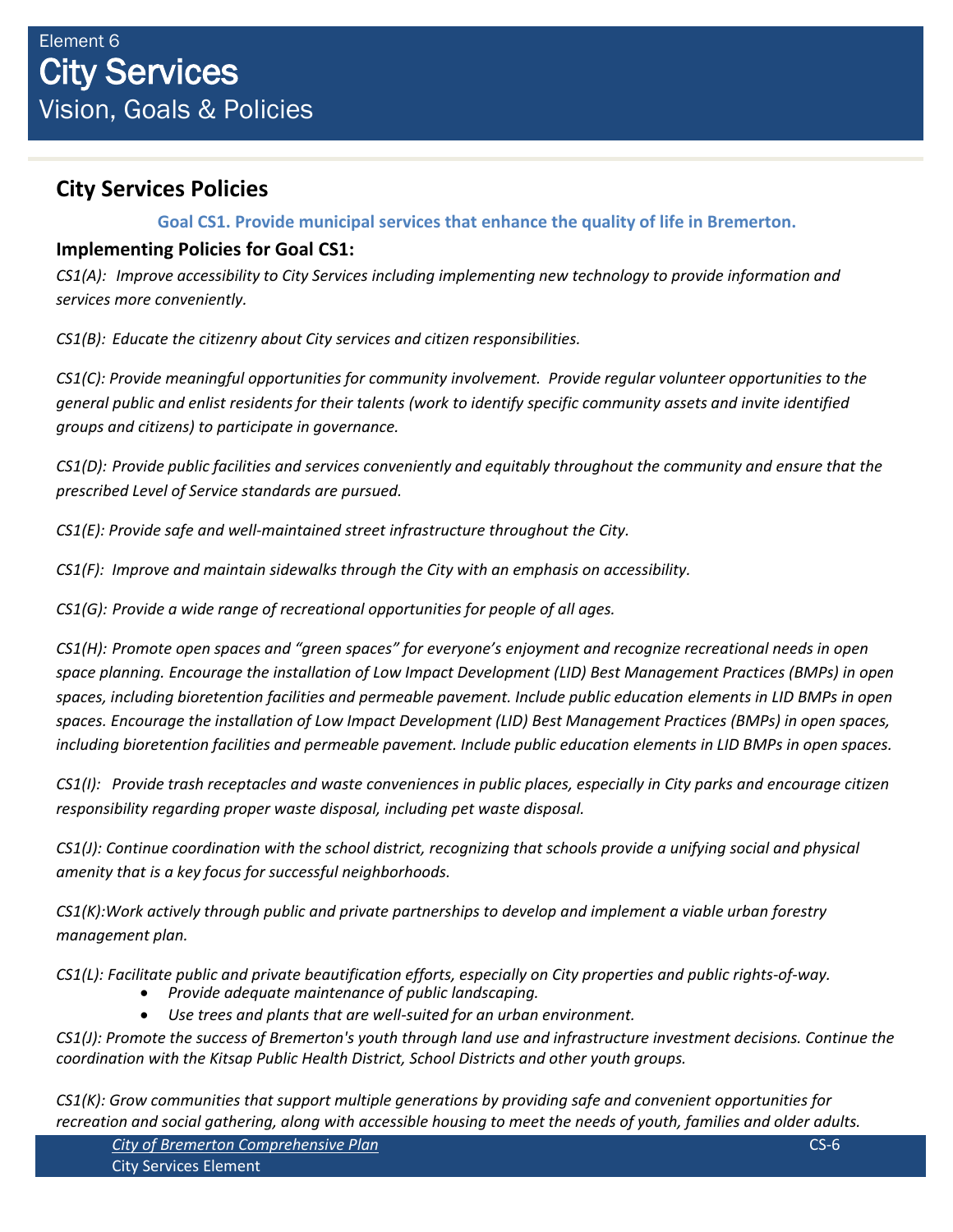#### **Goal CS2. Encourage the safety and health of residents and visitors.**

#### **Implementing Policies for Goal CS2:**

*CS2(A): Prepare emergency preparedness plans including instruction for public staff and for citizens regarding services and support locations available immediately following an incident.* 

*CS2(B): Work actively to reduce crime and work through civic partnerships to address the plague of substance abuse and addiction.* 

*CS2(C): Provide community gathering points within neighborhoods, supported by Programming like City Parks and Recreation and crime prevention education.* 

*CS2(D): Improve citizen safety after dusk by enhancing lighting for pedestrians, especially around and leading to places of activity.* 

*CS2(E): Collaborate with citizens, public organizations, and non-profit agencies towards a proactive approach to social needs.* 

*CS2(F): Encourage social services that meet needs of a diverse population and develop appropriate criteria for locating social service facilities.* 

*CS2(G): Demonstrate awareness and consideration for special-needs populations.* 

**Goal CS3. Provide adequate capital facilities that: address deficiencies and anticipate growth needs; achieve acceptable levels of service; use fiscal resources efficiently; and meet realistic timelines.** 

Discussion: Capital facilities include all services provided, planned for, paid for, and delivered by the City including water systems, sanitary sewer systems, stormwater facilities, streets, parks and recreational facilities, police and fire protection facilities.

#### **Implementing Policies for Goal CS3:**

*CS3(A): Apply growth strategies to fiscal investment decisions to expand service areas or infrastructure capacities.* 

*CS3(B): Provide a public process for monitoring, review, and planning of all City services and facilities, including municipal facilities, parks, streets, community meeting places and buildings.* 

*CS3(C): Monitor the expenditure of capital resources, ensuring the prescribed level of service for the following services and facilities: potable water, sanitary sewer, stormwater management, street maintenance, law enforcement, fire protection, emergency medical service, transportation, solid waste, and parks.* 

*CS3(D): Maintain, rehabilitate or reuse existing facilities wherever feasible and still meet the capital needs of the population.*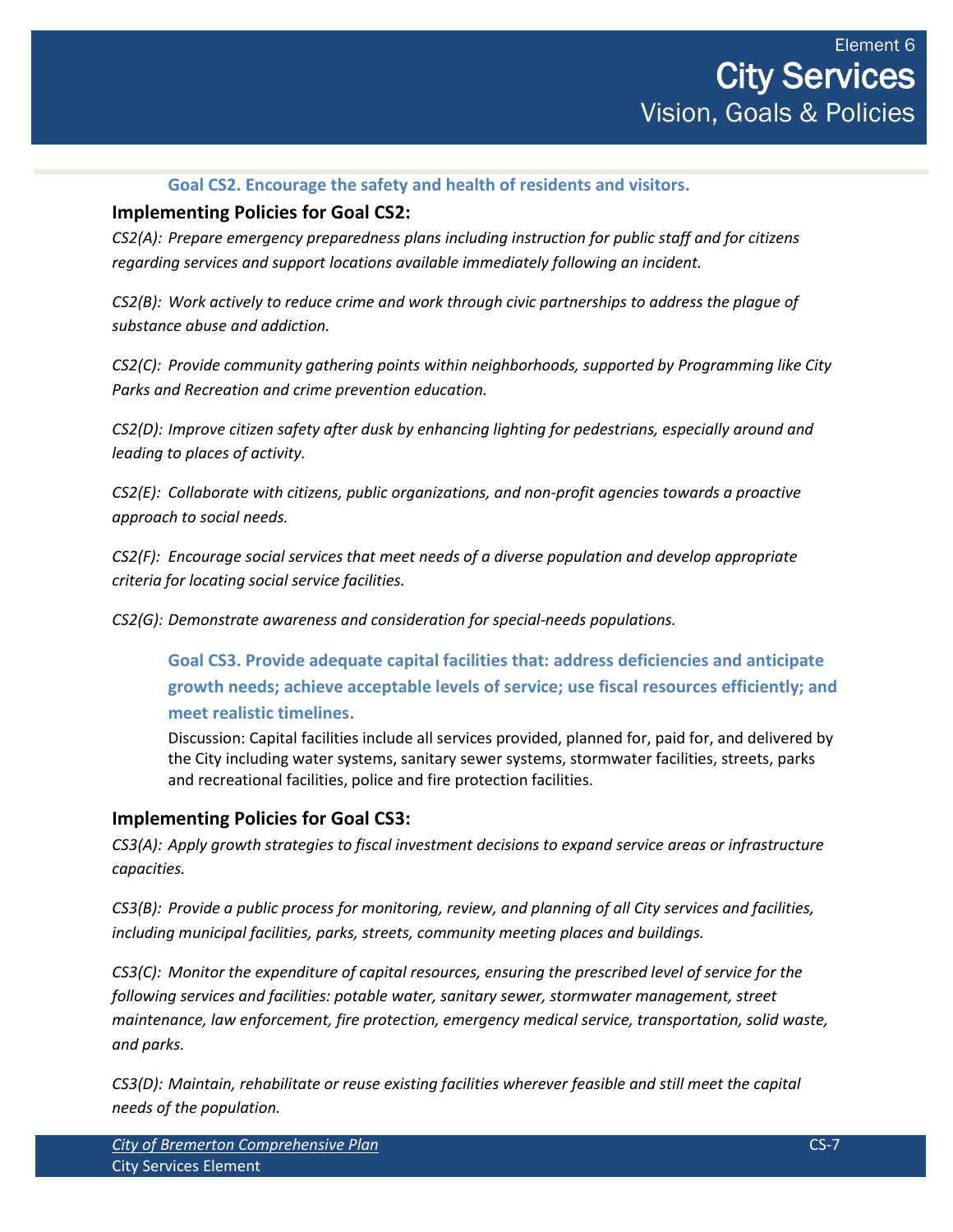*CS3(E): Establish adequate funding for public facilities and services for existing development and new growth including pursuing alternative and creative funding mechanisms for public services and facilities.*

*CS3(F): Establish adequate funding for infrastructure critical to the health, well-being, and economic development of the City.*

*CS3(G): Establish priorities for funding that are specified in the prescribed Level of Service standards.*

 *Review capital projects as part of the City's budget process, (1) to ensure an ongoing review of capital needs, and (2) so that capital and operating budgets can be considered together.*

*CS3(H): Manage a comprehensive maintenance program and consider future maintenance and repair costs of new capital items when making selection and expenditure decisions on new capital facilities.*

*CS3(I): Apply cost-effectiveness criteria to capital investments.*

*CS3(J): Work with the development community to provide adequate infrastructure, such as roads, sewer, water, and stormwater for new growth. Explore options for a strategic impact fee program or other funding sources.*

*CS3(K): Improve sidewalks throughout the City with an emphasis on accessibility.* 

*CS3(L): Provide street infrastructure that is well maintained, has sufficient capacity, meets all compliance requirements for accessibility.*

- *Identify dedicated revenue to adequately maintain the existing investment in street infrastructure;*
- *Develop revenue sources to allow full implementation of the Capital Improvement Plan. Consider new revenue such as transportation impact fees, or re-direct existing revenue; and*
- *Eliminate barriers to accessibility with sidewalks and city facilities. Prioritize implementation using citizen groups and focus improvements in the areas with the most use.*

*CS3(M):Participate in the planning of the Urban Growth Areas (UGA). Achieve coordinated planning for the City's urban growth areas with Kitsap County (including the Countywide Planning Policies), other jurisdictions and service providers, especially for the provision of capital facilities and services.*

- *Work towards development standards within the UGA that are uniform or complimentary to the City's development standards;*
- *Safeguard urban level of service within the UGA which are comparable to the levels set within the City;*
- *Identify development concerns within the UGA and inventory challenges to address; and*
- *Ensure quality residential development in the UGA that has both urban and strictly residential qualities, including walkability.*